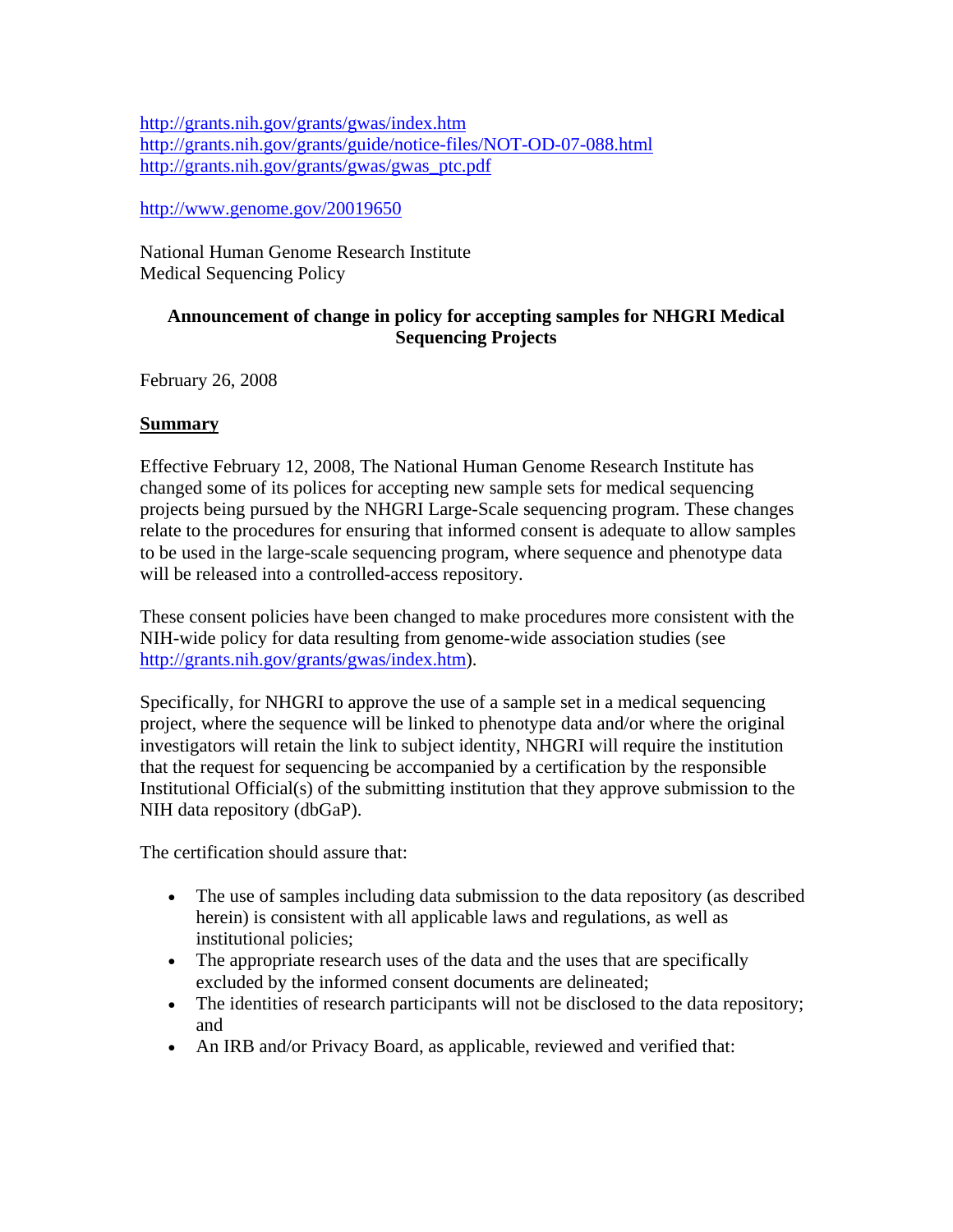- o The submission of data to the data repository and subsequent sharing for research purposes are consistent with the informed consent of study participants from whom the data were obtained;
- o The investigator's plan for de-identifying datasets is consistent with the standards outlined above;
- o It has considered the risks to individuals, their families, and groups or populations associated with data submitted to the data repository; and
- o The genotype and phenotype data to be submitted were collected in a manner consistent with 45 C.F.R. Part 46.

NHGRI staff will still evaluate consent forms for proposed projects, and based on that may decide to ask the responsible institution to address specific questions. However, the National Council for Human Genome Research will no longer be consulted about individual consent issues.

NHGRI medical sequencing policies for scientific approval for projects, for data release, for third-party access to data, and other aspects of the program will remain unchanged, as will the underlying rationale for these policies (see [http://www.genome.gov/20019650\)](http://www.genome.gov/20019650).

These policies were discussed and approved by the National Council on Human Genome research at its February 2008 meeting.

Samples already approved for sequencing under the previous policies--where those projects are assigned to sequencing centers--will not need to seek re-approval. All others may wish to contact the program director listed below (<http://www.genome.gov/15014882#8>) to discuss whether it will be better to apply the new policy.

Model language for consent forms previously posted by NHGRI ([http://www.genome.gov/Pages/Research/SequenceMapsBAC/MedicalSequencing/MSP](http://www.genome.gov/Pages/Research/SequenceMapsBAC/MedicalSequencing/MSPModelLanguageforConsent.pdf) [ModelLanguageforConsent.pdf\)](http://www.genome.gov/Pages/Research/SequenceMapsBAC/MedicalSequencing/MSPModelLanguageforConsent.pdf) will still serve as a useful guide for studies going forward.

There is an additional item of note that has arisen due to a technical issue. Some of the newer sequencing platforms produce very short reads. For technical reasons, it is difficult to archive these data in a way that permits efficient release of small, contiguous, and unassociated segments of data -–up to 1 Mb as envisaged by the precious policy---in a fully open repository. Until this technical issue can be addressed, short read data produced on newer sequencing platforms may be deposited solely in the controlledaccess repository.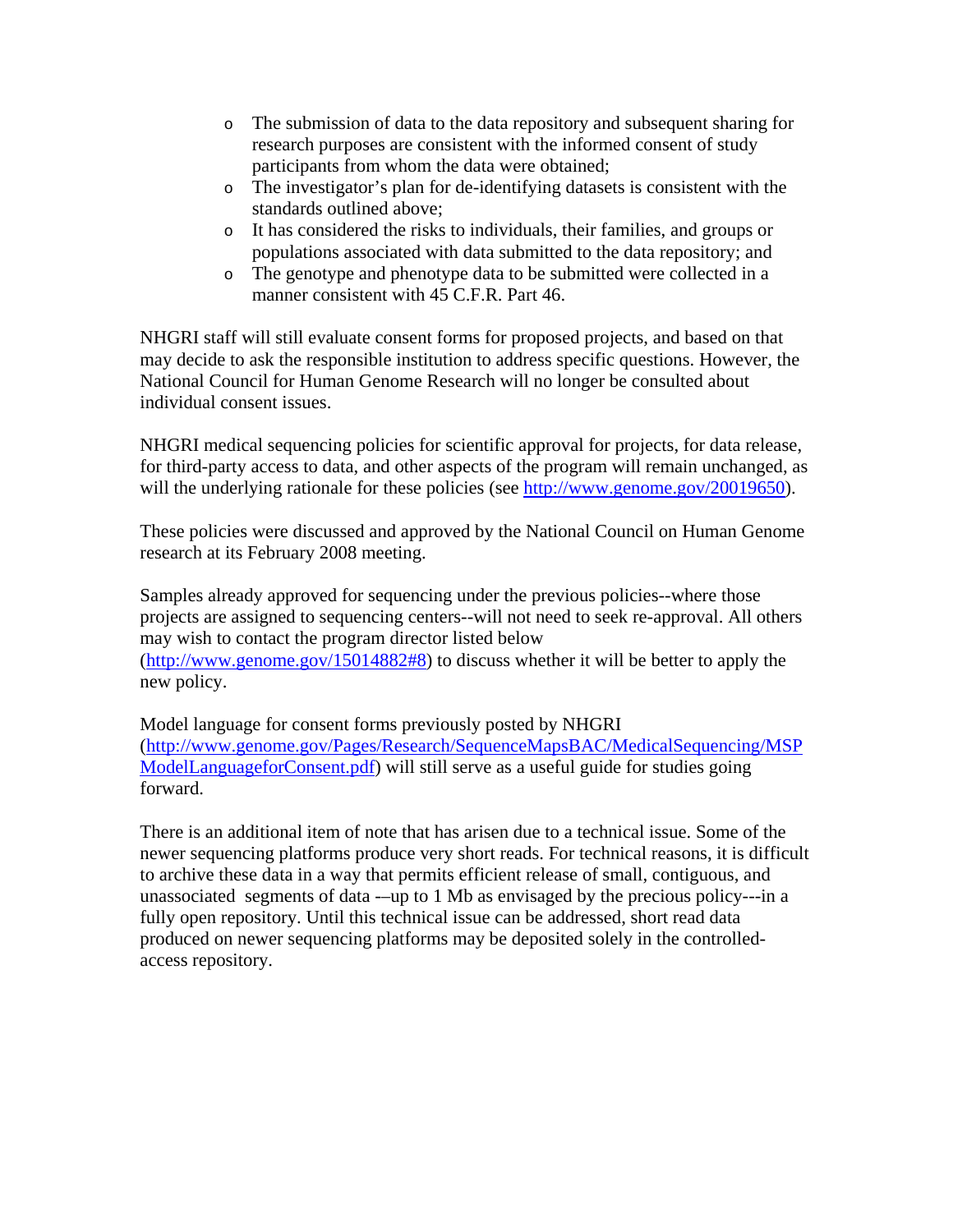Revised Policy 03142008

# **THE NATIONAL HUMAN GENOME RESEARCH INSTITUTE MEDICAL SEQUENCING PROGRAM**  Policies and Procedures

This Document contains two parts:

**Part 1**: General Policies describes a set of policies that NHGRI is adopting for its Medical Sequencing Program.

**Part 2**: Research Participant Protections: Considerations and Conclusions presents some background considerations that were taken into account in the development of the policies. Some readers may prefer to read Part 2 first, in order to better understand the rationales on which the policies are based.

# **Part 1: General Policies**

## **Introduction**

The policies developed for the Medical Sequencing Program (MSP) at the National Human Genome Research Institute (NHGRI) are designed to balance two important goals: to facilitate the discovery of genetic variants related to health and disease and, at the same time, to respect the research participants whose data and materials have been contributed to the MSP. MSP policies also are intended to promote wide dissemination of the data for use by the biomedical research community. This is imperative for maximum utility of the sequence data, as they will be produced by NHGRI-funded large-scale sequencing centers as a community resource of medically relevant sequence data produced on a scale that cannot be matched in the public sector. Finally, these policies are intended to encourage the development of new prognostic, diagnostic, preventive, and therapeutic products while safeguarding the important and unique contributions made by the scientists who collected the biological samples and associated phenotype data over many years.

The NHGRI is committed to the rapid and complete release of MSP Project Datasets for use by all investigators throughout the global scientific community who, along with their institutions, certify their agreement with MSP policies. All participants in MSP are expected to promote the policies on data access, publication, and intellectual property. Specific terms and conditions for access to and use of MSP Project Datasets by Approved Users can be found in the MSP Data Use Certification (DUC) document ([http://www.genome.gov/20019653\)](http://www.genome.gov/20019653).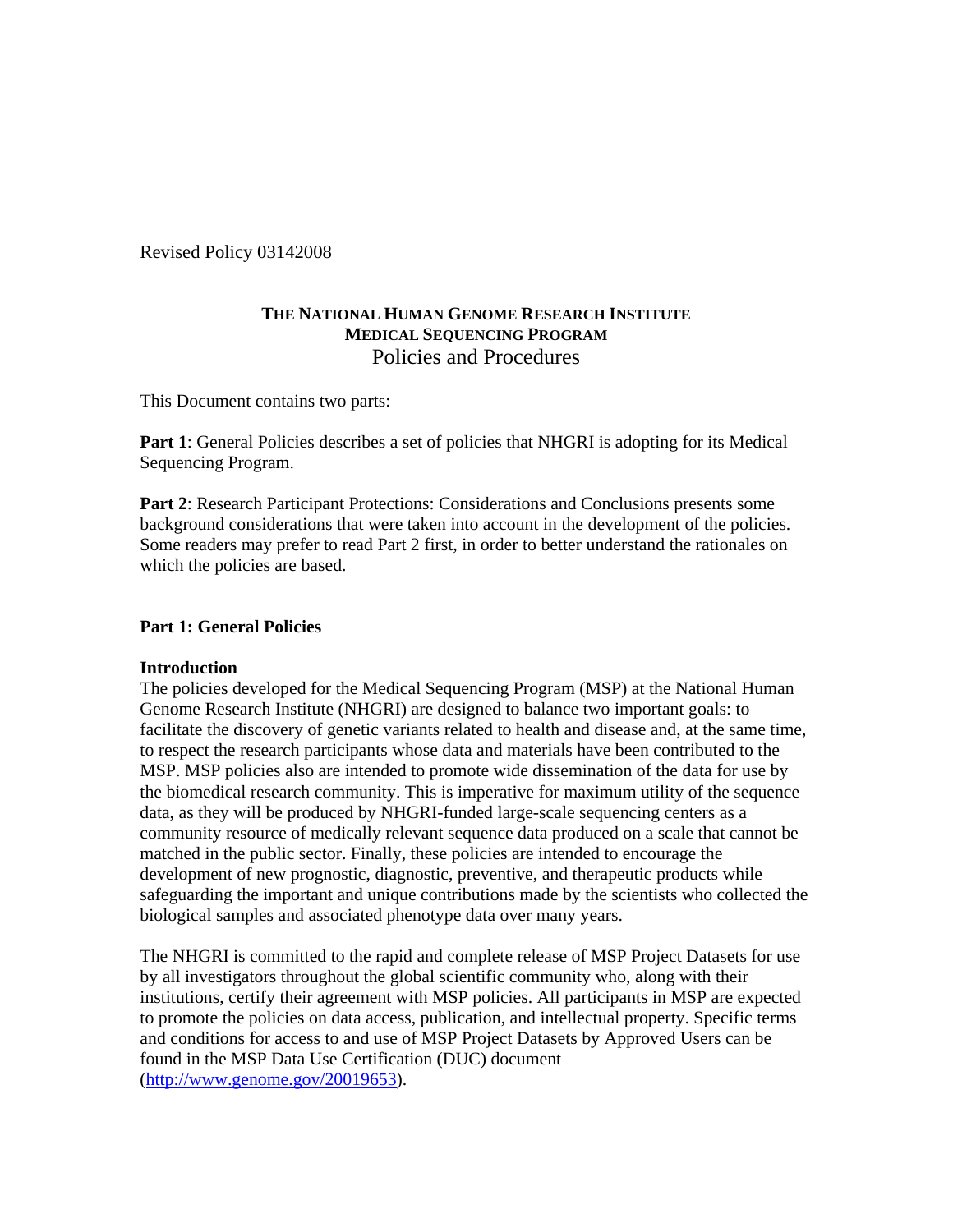MSP will establish mechanisms to monitor data use in agreement with its policies. Information on these mechanisms can be found within the description of MSP monitoring procedures.

The NHGRI, in consultation with the National Advisory Council for Human Genome Research, will make all final decisions concerning MSP policies. All MSP policies are subject to change as deemed necessary to sustain program principles and priorities, to ensure the highest standards for responsible research conduct, and to be consistent with comparable policies established by NIH and by NHGRI for other programs.

Access to the MSP data will be managed by the National Center for Biotechnology Information (NCBI), National Library of Medicine, and will be overseen by the National Institutes of Health in accordance with United States Government rules and policies. All changes to policies or procedures will be posted on the NHGRI website.

Definitions of terminology used in these documents are found in the MSP Glossary (http://www.genome.gov/20019649).

An overall description of the goals of the MSP, specific current MSP programs, and a list of the advisors that contributed to identifying sequencing projects or development of policy can be found at http://www.genome.gov/15014882.

## **MSP Process Workflow**

In most cases, the MSP will sequence genomic DNA from samples provided by Contributing Investigators. For projects that are approved (per the policies stated below):

1. Contributing Investigators will provide a letter countersigned by their institutional official certifying that use of the samples is consistent with the informed consent (see Sample Applicant Letter" at

[http://www.genome.gov/Pages/Research/SequenceMapsBAC/MedicalSequencing/MSPSamp](http://www.genome.gov/Pages/Research/SequenceMapsBAC/MedicalSequencing/MSPSampleApplicantLetter03.13.2008.pdf) [leApplicantLetter03.13.2008.pdf](http://www.genome.gov/Pages/Research/SequenceMapsBAC/MedicalSequencing/MSPSampleApplicantLetter03.13.2008.pdf). Once this is approved by NHGRI staff, phenotype and (where applicable) exposure data to the NCBI-maintained MSP database, and will also provide samples to the NHGRI Large-Scale Sequencing Centers. Samples will be deidentified and coded, with the code specifying the link between the sample and the phenotype data from an individual research participant. A key to this code, linking the sample/phenotype information to an identified individual, will be maintained only by the Contributing Investigator. All items of readily identifying information will be stripped from the records in the MSP database. Alternatively, in some cases, the samples will be fully anonymous (i.e., the code keys will not be maintained).

2. NCBI will manage the phenotype data as described below.

3. On receipt, the Sequencing Center will log in the coded samples in a secure, automated database that will maintain the link between the coded sample and the sequence data derived from it.

4. As sequence data are generated, they will be deposited by the Sequencing Center to the NCBI open and controlled-access repositories, as described below.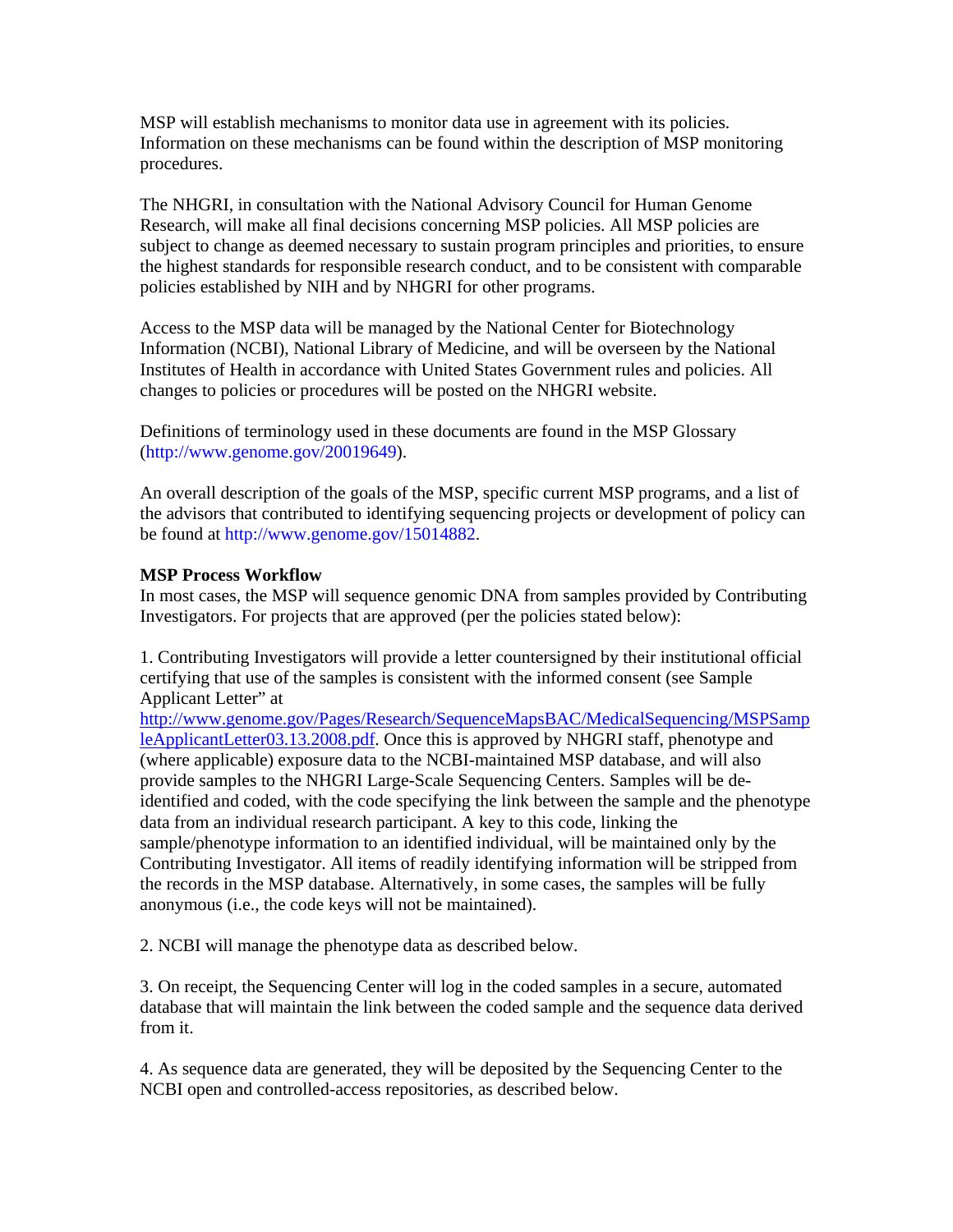5. NCBI will receive all the sequence data, and the code linking the sample and phenotype data to the sequence data. This latter information will be available only in the controlledaccess database (see below).

6. NCBI will re-code the sequence data, and make them available in the Open (trace or equivalent) repository in a way that only a subset of traces can be associated with each other, in an amount that is biologically informative (proposed to be 1 Mb, or roughly the extent of a human gene) while lessening the possibility of providing enough sequence information for someone to be able to uniquely identify the individual from whom the sample was obtained. (*Note that some of the newer sequencing platforms may produce collections of very short reads that are not technically amenable to display in an open repository in a useful way that limits the view to a contiguous small (e.g. 1 Mb) region. Where new platforms are used, data may reside only in a controlled access repository unless this technical issue can be addressed*.)

# **MSP Data**

The MSP will comprise several distinct initiatives. Currently envisaged initiatives include the following:

• *Mendelian Disorders*. In this initiative, sequencing will be done within intervals associated with Mendelian disorders, in situations where the intervals are too large or otherwise too challenging for contributing investigators to sequence without access to large-scale capability.

• *Allelic Spectrum of Common Disease*. In this initiative, sequencing will be done on large numbers of samples, supplied by contributing investigators, from studies of complex disorders. The object is to identify alleles that contribute to these disorders, both to obtain information about the specific variants that lead to disease, and to gain general information about the distribution and frequency of alleles that underlie common diseases.

In addition to the MSP, there are a number of affiliated programs in which NHGRI is participating. These currently are:

• *The Cancer Sequencing Program (CSP)*. This program is being carried out by NHGRI and the policies described herein cover the CSP. However, details regarding data access may differ. Please see http://www.genome.gov/19517442 for a description of the CSP program.

• *The Cancer Genome Atlas* (TCGA; http://www.genome.gov/17516564) is a collaboration between NHGRI and NCI. Policies and procedures for data access are separate from those of MSP.

Over time, NHGRI anticipates that the MSP will include additional initiatives. It is anticipated that, in almost all cases, samples will be provided by Contributing Investigators, whose sample collection was funded under other auspices. The policies herein are designed to accommodate both existing and future initiatives.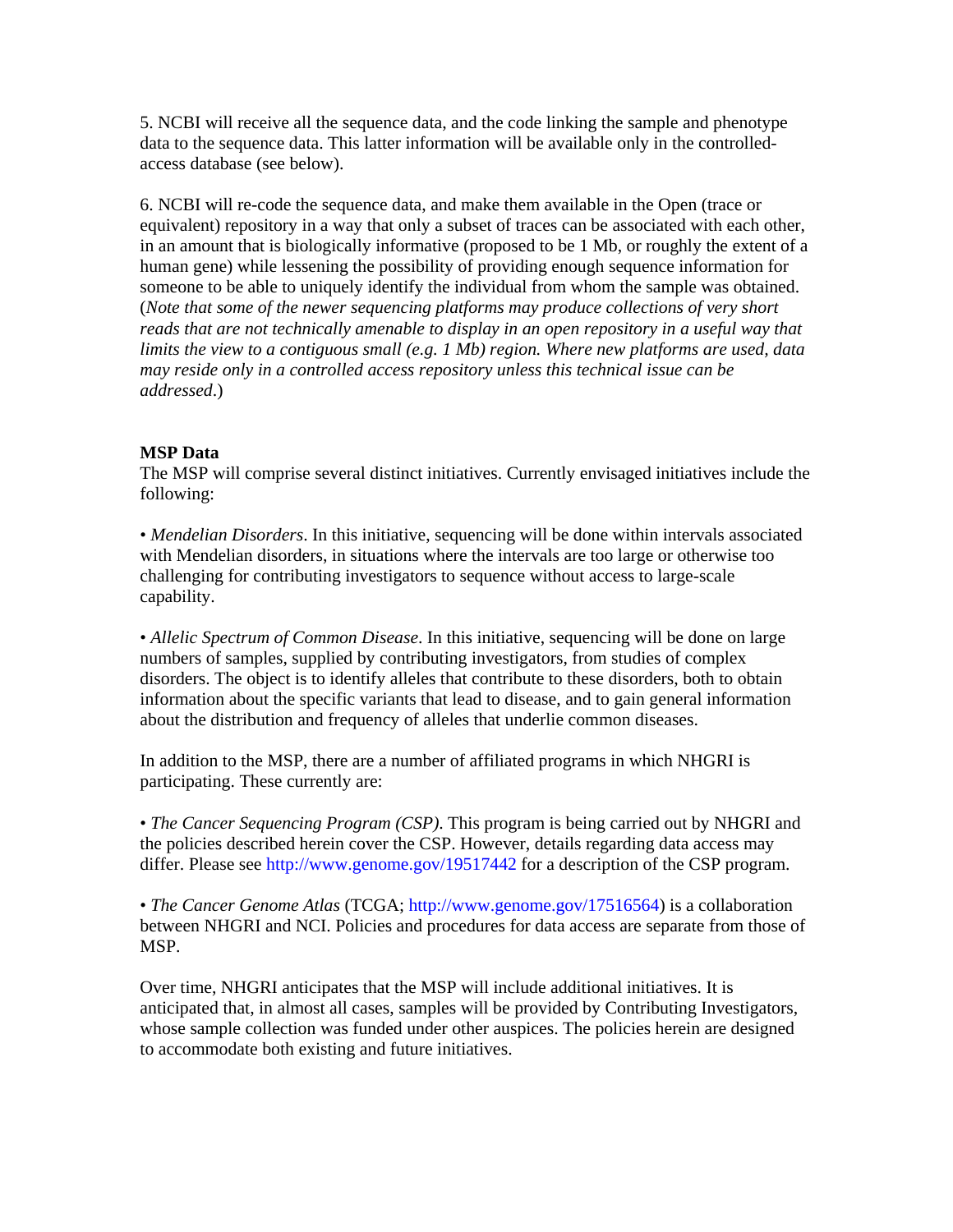Sequence and associated phenotype data will be placed into databases maintained at the National Center for Biotechnology Information (NCBI), as follows:

*Open-access data* will be available in public databases, e.g. the NCBI Trace repository, the MSP web site, dbSNP, etc. These data types include:

• Short stretches of DNA sequence that cannot be associated with each other beyond the extent that would constitute a single gene locus, or 1000 kb maximum. In some cases, the fragment size may be made smaller if there are concerns about the level of risk. (Also see "Controlled-access data" below.)

• Traces (short stretches of DNA sequence) that cannot be associated with each other beyond the extent that would constitute a single gene locus, or 1000 kb maximum. Certain technical issues attendant to short read technologies may complicate this to the extent that these type of data are not in an open repository.

• Minimal annotation, including: name of study, study authors, disease affected status, sex, basic population information, age range.

- Study protocols.
- Data summaries such as genotype frequencies and phenotype means.
- Newly discovered variants (in dbSNP, germ-line and somatic).

• Pre-computed analyses, including associations among the variants and phenotypes, and variants in LD with those variants.

Specific information that is judged to be potentially identifying, for example geographical location of participants with rare and phenotypically distinctive Mendelian disorders, will not be posted in the Open-access database.

*Controlled-access data* will not be available to the public, but will be made available to any researcher for biomedical research, once the investigator seeking data access, along with his/her institution, has certified agreement to the statements within the Data Use Certification (DUC) and acknowledged the intent of the NHGRI that users of MSP Datasets follow the NHGRI/MSP policies on data access and intellectual property. These data types will include:

• Phenotype data.

• The information linking together all sequence traces that come from a single (de-identified) individual. For short read technologies, such linked short read sequence data will be in the controlled-access repository.

• The information linking sequence and phenotype data from a single (de-identified) individual.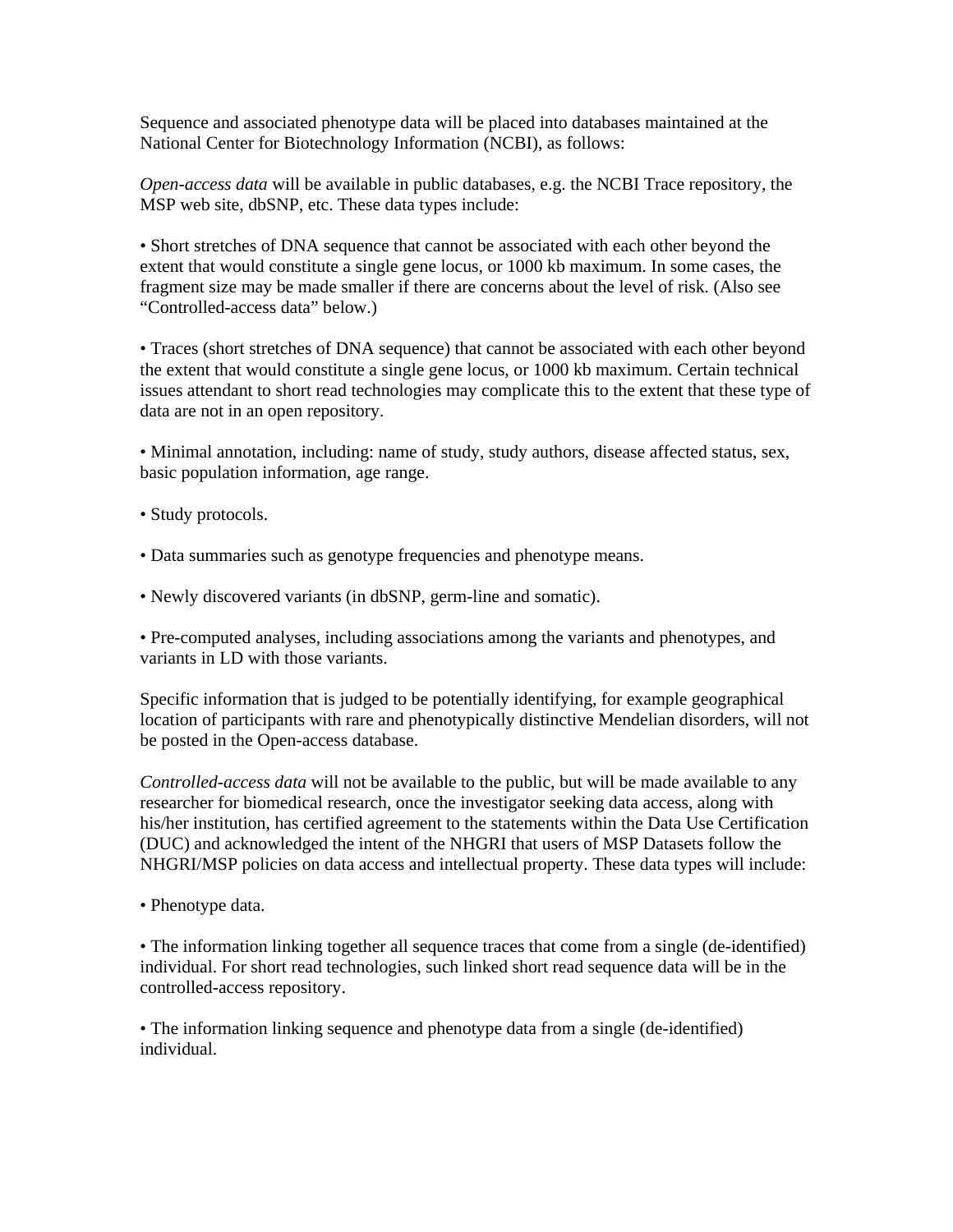• In some cases, fragmentary sequence data will be made available only though the controlled- access repository, for example when it is judged by NHGRI to be too risky to deposit the sequence data based on what was in the original participant consent form.

In no case will readily identifiable information, such as name, social security number, etc. be put in any MSP database. All such information will be removed from records before samples are transferred to the NHGRI Large Scale Sequencing Centers and before data are submitted to NCBI. In most cases, only the Contributing Investigator will hold a coded key. In those cases, NHGRI will adhere to the information in the consent form under which the samples were originally obtained. In some cases, all linking information will be severed.

In general, the MSP will implement projects where the data can be used for any biomedical research problem by Approved Users of the MSP data, in which case Approved Users will have access to all MSP data. However, there may be specific MSP initiatives or projects where samples were consented for only limited research use (for example, only for cardiovascular disease research). This is expected to be rare, but when it occurs, such data will be provided as a separate MSP data set, for which Requestors will need to make a separate data access request.

NHGRI and its advisors will continually evaluate the risks and benefits associated with deposition of all MSP data and will modify its policies accordingly when appropriate. See Part 2: Research Participant Protections: Considerations and Conclusions. Links to the data maintained at NCBI will be made available through the NHGRI Web Site.

# **Contributing Investigators**

Contributing Investigators must provide a letter to NHGRI program staff (See [http://www.genome.gov/Pages/Research/SequenceMapsBAC/MedicalSequencing/MSPSamp](http://www.genome.gov/Pages/Research/SequenceMapsBAC/MedicalSequencing/MSPSampleApplicantLetter03.13.2008.pdf) [leApplicantLetter03.13.2008.pdf](http://www.genome.gov/Pages/Research/SequenceMapsBAC/MedicalSequencing/MSPSampleApplicantLetter03.13.2008.pdf) ), which certifies their understanding of the following points:

• It is the responsibility of the Primary Contributing Investigator and Major Co-investigators to obtain approval for participation in MSP from the appropriate institutional officials and committees at all sites at which data and samples being submitted for sequencing were collected according to applicable federal, state, and local laws and regulations and any relevant institutional policies. This will require an explicit institutional certification.

The certification should assure that:

- The use of samples including data submission to the data repository (as described herein) is consistent with all applicable laws and regulations, as well as institutional policies;
- The appropriate research uses of the data and the uses that are specifically excluded by the informed consent documents are delineated;
- The identities of research participants will not be disclosed to the data repository;

and

• An IRB and/or Privacy Board, as applicable, reviewed and verified that: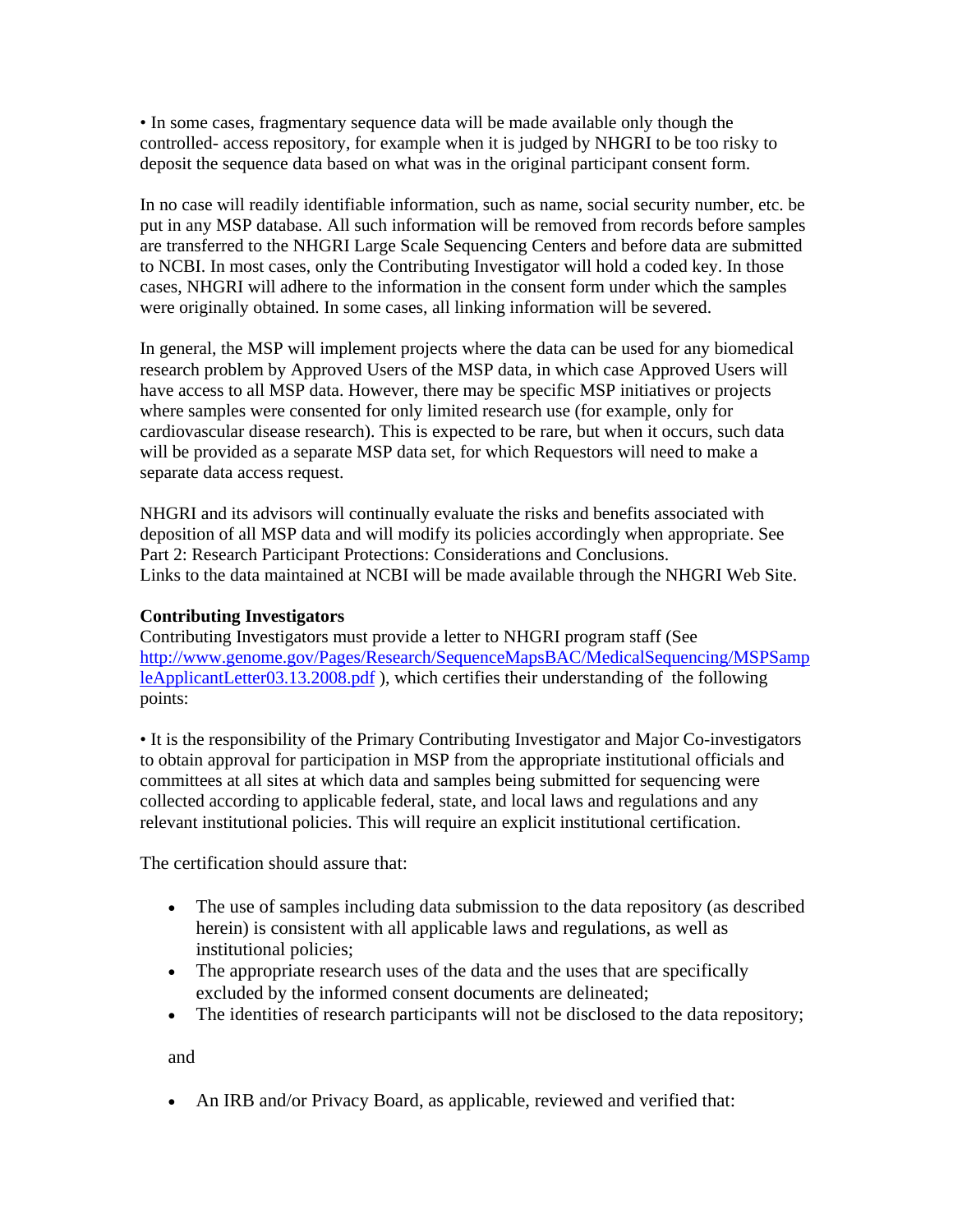- o The submission of data to the data repository and subsequent sharing for research purposes are consistent with the informed consent of study participants from whom the data were obtained;
- o The investigator's plan for de-identifying datasets is consistent with the standards outlined above;
- o It has considered the risks to individuals, their families, and groups or populations associated with data submitted to the data repository;
- o It has considered specific questions raised by the NHGRI staff, if any; and
- o The genotype and phenotype data to be submitted were collected in a manner consistent with 45 C.F.R. Part 46.

# Please see the "Points to Consider" at

[http://www.genome.gov/Pages/Research/SequenceMapsBAC/MedicalSequencing/MSPPtsto](http://www.genome.gov/Pages/Research/SequenceMapsBAC/MedicalSequencing/MSPPtstoConsider03.12.08.pdf) [Consider03.12.08.pdf](http://www.genome.gov/Pages/Research/SequenceMapsBAC/MedicalSequencing/MSPPtstoConsider03.12.08.pdf) for institutions and IRBs that are considering this certification. A certification is sufficient for use of the samples to go forward, where the scientific aspects of the project plan have been approved, except in rare cases where NHGRI staff has identified a specific contradiction between the consent form and the intended use, that cannot be addressed by the IRB in the certification.

• NHGRI will, in cases where the Contributing Investigator retains a coded key to the samples, request a copy of the informed consent under which participants were enlisted to the study. The purpose of this is to frame specific questions, if any, to be addressed in the institutional certification beyond what is already outlined in the certification.

• Coded phenotype and exposure data (if any) associated with the DNA samples that are proposed for sequencing will be submitted to the MSP Database managers according to the requirements in the MSP Dataset Submission instructions. These data must be submitted before sequencing can begin, unless a waiver is provided from NHGRI program staff. The MSP has a range of distinct initiatives, and conditions for submitting data will vary between those programs, depending on how each is implemented. In essentially all cases, submission of data must occur before sequencing will begin. In some cases, NHGRI will ask that data be submitted at the time of application to allow the review process to assess the range of phenotypic measures, the amount of effort required to put these data into the web resource database, and the completeness of the data submitted. In rare cases, submission of phenotype data may be waived. It is the responsibility of the Contributing Investigator and his/her institution to ensure that all data are submitted in accordance with applicable federal, state, and local laws and regulations. In the event that an application is not approved or samples are not sequenced, MSP will destroy all data submitted.

• Investigators contributing data and DNA samples to the MSP will access MSP Datasets through the same procedures and data access request documents as other investigators.

Depending on the specific initiative (or even project) within MSP, Contributing Investigators may or may not retain a coded key that links the data back to the individual participant. NHGRI will consider whether or not this link is maintained (i.e., whether or not samples are completely anonymous) in applying these policies.

# **Informed Consent**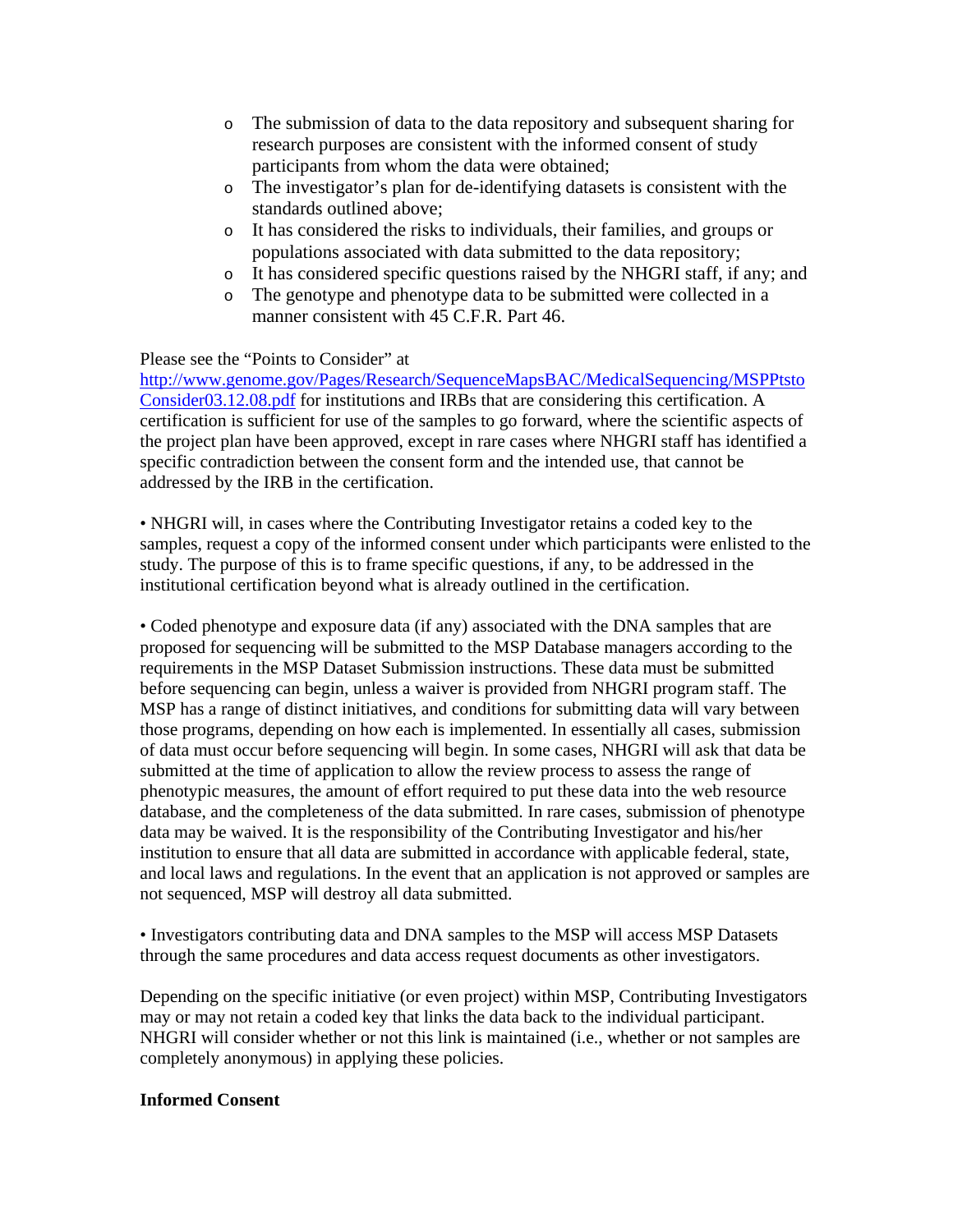(See Part 2 for more detailed information.)

For MSP projects, NHGRI believes that the informed consent under which samples were collected should be consistent with the aims of the MSP, to provide participant protections while also distributing data to the biomedical research community with minimal obstacles or restrictions. NHGRI recognizes, however, that many existing consents pre-date or may not have anticipated widespread data sharing, yet the principles of data sharing as proposed under the MSP may be consistent with participants' wishes.

NHGRI believes that the ideal informed consents for medical sequencing projects should contain:

A. Allowance of wide and indefinite sharing of genomic and health data, preferably with reference to placing data in databases that will be available on the Internet.

B. Description of risks associated with wide sharing of genomic data.

C. Unrestricted use with respect to what disorders can be studied with the data.

D. Realistic discussion of return of results. Specifically, only investigators with access to information linking the data to the research participant can return results. Third-parties (NHGRI sequencing centers, those with access to the medical sequencing repository) cannot.

E. Realistic discussion of the ability of the research participant to withdraw. Once data are deposited in the data repository, withdrawal of data from the repository becomes difficult.

NHGRI has developed a model language for consent forms containing these basic elements that IRBs or investigators can modify to meet their needs. It is available at [http://www.genome.gov/Pages/Research/SequenceMapsBAC/MedicalSequencing/MSPMode](http://www.genome.gov/Pages/Research/SequenceMapsBAC/MedicalSequencing/MSPModelLanguageforConsent.pdf) [lLanguageforConsent.pdf.](http://www.genome.gov/Pages/Research/SequenceMapsBAC/MedicalSequencing/MSPModelLanguageforConsent.pdf)

NHGRI recognizes that many samples will have been collected before the existence of the MSP or similar programs that seek to broadly disseminate data to the scientific community. These samples are (in our experience) unlikely to have been collected under consents that fully anticipated wide data release. The certification discussed above will, in almost all cases, be sufficient to allow such studies to go forward.

In cases where the samples are particularly rare or scientifically compelling, the responsible institution is unable to certify their use as envisaged by the NHGRI program, and re-consent is impracticable, NHGRI may be able to consider two alternatives.

Samples may be acceptable if they can be fully anonymized (i.e., no code linking data to personal identifiers will be maintained, even by the Contributing Investigator). NHGRI staff will review the original consent forms to ensure that MSP procedures and data release policies are not inconsistent with terms explicit in those consents, particularly terms that make commitments to participants that cannot be kept if data are broadly released. [See also Anonymous Samples in Part 2.]

If anonymization is not feasible, and the study is small, NHGRI may consider waiving data deposition requirements, and the study would then go forward as a normal collaboration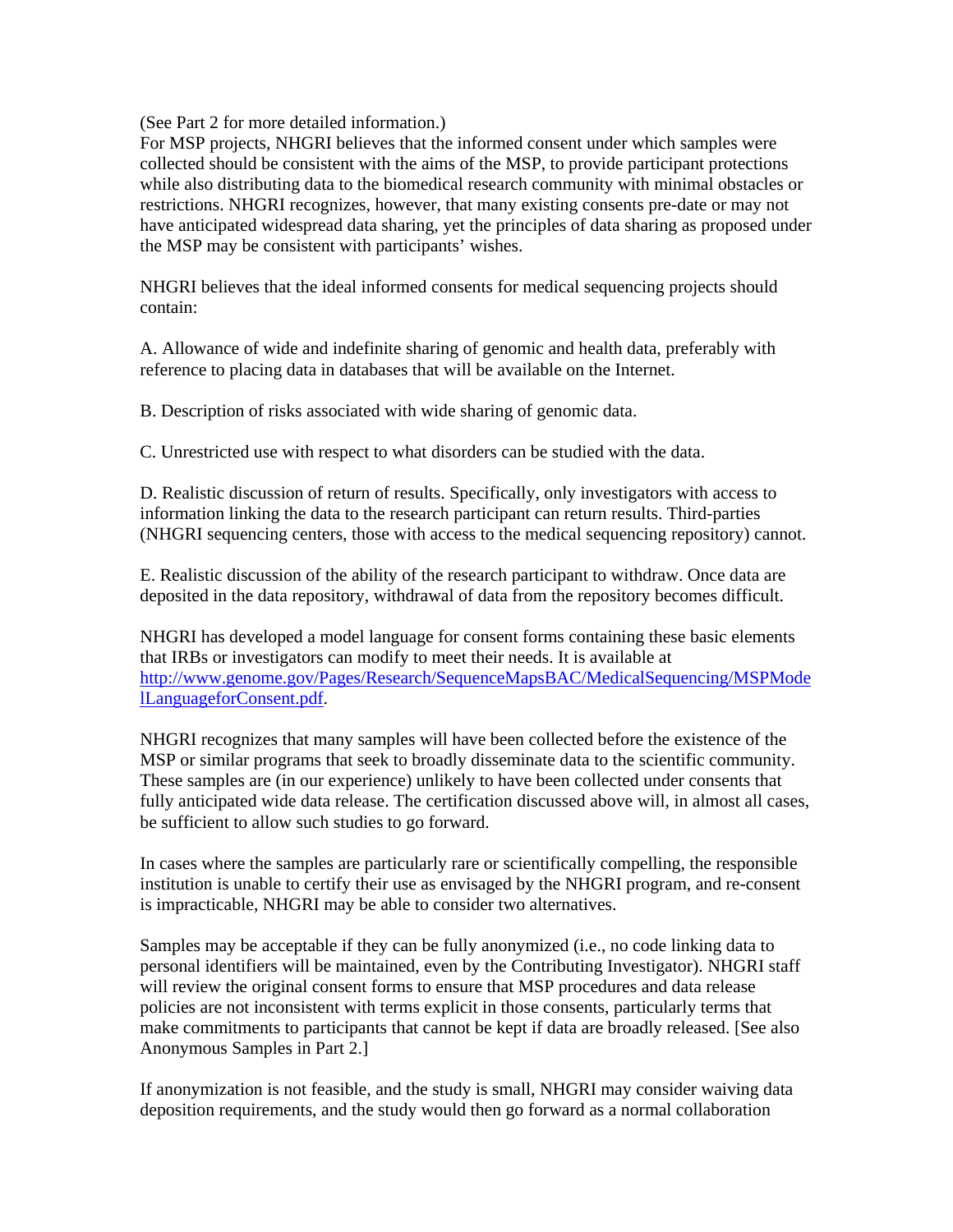between a Contributing Investigator and an NHGRI-funded large-scale sequencing center. (See

http://www.genome.gov/Pages/Research/SequenceMapsBAC/MedicalSequencing/MSPExem ptionsfromDataReleaseRequirement.pdf)

Due to the complex nature of these issues, and because they must be resolved before work can begin, NHGRI encourages prospective Contributing Investigators to contact NHGRI staff ([http://www.genome.gov/15014882#8\)](http://www.genome.gov/15014882#8) to discuss them as early as possible.

In no case is the NHGRI review of consent forms intended to substitute for the opinion of the Contributing Investigator's local institution and IRB which, in any event, are responsible for complying with all applicable federal, state, and local laws and regulations relevant to the submission of samples for the MSP. Specifically, NHGRI will not proceed with samples in cases where a local IRB believes it is not appropriate.

## **Access to MSP data**

All MSP data sets will be available via NCBI, through dbGaP (<http://www.ncbi.nlm.nih.gov/sites/entrez?db=gap>).

Some "open access" data will be available in other venues (for example, summary or derived SNP data may be available through dbSNP).

Investigators seeking access to controlled-access MSP data via dbGaP will be asked to complete a Data Access Request (DAR). The DAR entails that investigators, along with their institutions, have agreed to the requirements and terms of access. Further, access to controlled-access MSP data will be granted with the understanding that the data will be used in accord with the conditions to be described on dbGaP for the appropriate research uses, including any limitations on such use, if any, of a given dataset. In most cases, NHGRI anticipates that MSP data will not include any limitations on use to a particular disorder. NHGRI aims to make all MSP data from all MSP studies available via a single request. However, NHGRI may accept some studies where data are restricted to specific uses—those will require separate access requests.

DARs will be evaluated by a Data Access Committee constituted by NHGRI. NHGRI anticipates that most DARs will be evaluated within two weeks of receipt. Applicants that are approved will become Approved Users for one year (subject to adherence to MSP policies).

All Approved Users will certify through the DAR process that they will not distribute individual MSP Controlled-access data in any form to any third parties, other than those of their own research staff who have agreed to the terms of the DAR. Approved Users who are not Contributing Investigators shall also certify that they will not attempt to identify the individual participants. For collaborative projects, any independent collaborating investigator from a separate institution involved in the use of the MSP data is required to submit a separate DAR. All Approved Users and their institutions will be required to acknowledge responsibility for ensuring that all uses of the data are consistent with federal, state, and local laws and regulations, and any relevant institutional policies.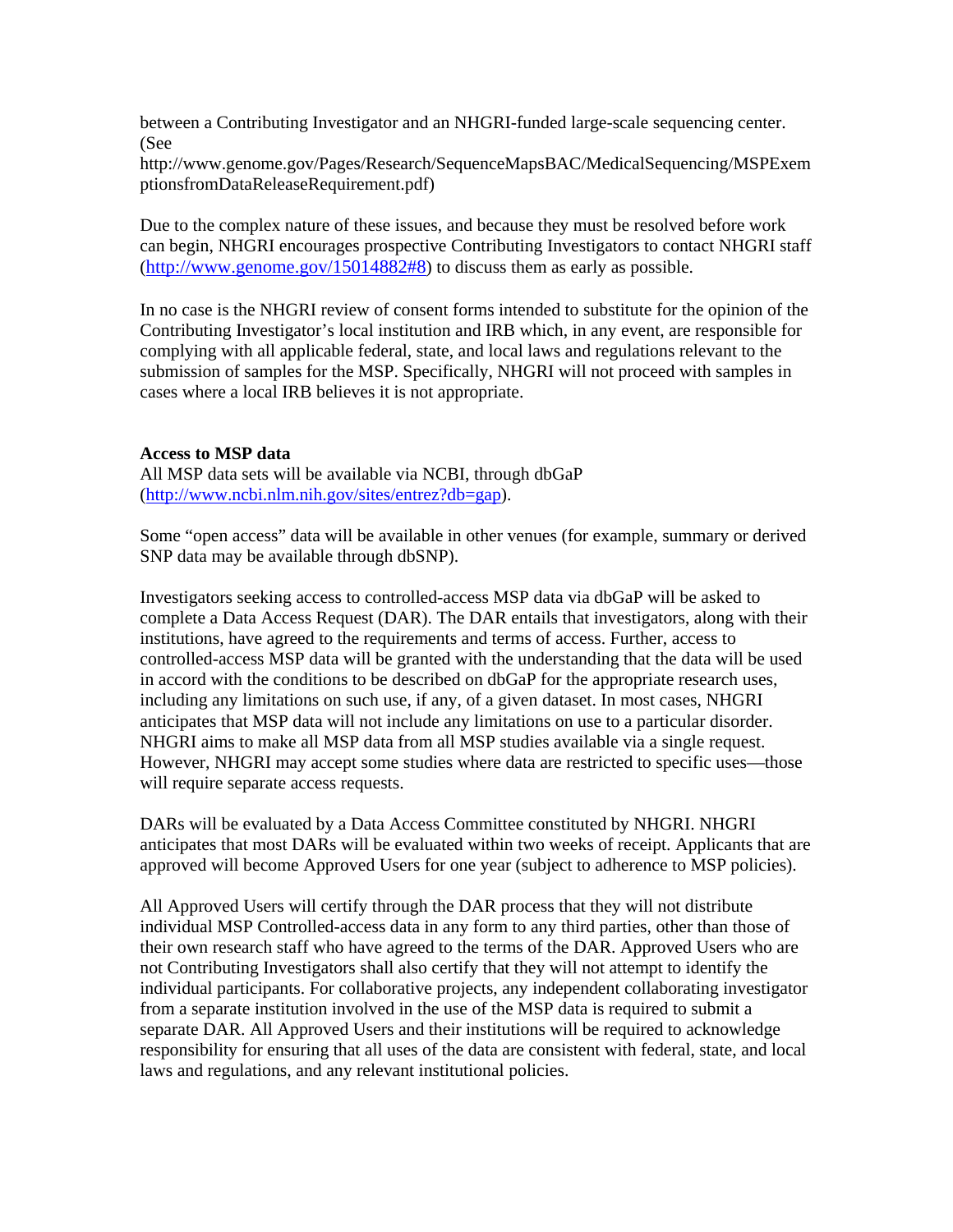Customary scientific use of results derived from Controlled-access data (for example, publication results, Web posting of summary or aggregate results that does not in effect disclose individual genomic or phenotypic data that are in the Controlled access repository) is not restricted in any way. NHGRI encourages such publication with appropriate attribution (see MSP Publication Policy, below). Investigators that have questions about what may constitute individual genomic data should contact NHGRI program staff (LINK TO PROGRAM CONTACT).

Contributing Investigators will not be provided advance research access to MSP data that are in the controlled-access database. The terms and conditions governing data access for research use of Contributing Investigators will be identical to those for any other member of the scientific community seeking to become an Approved User. All submitted samples provided by Contributing Investigators for MSP use will be returned or destroyed following the completion of the specific MSP project according to the procedures set by the contributing study site and the sequencing centers.

## **MSP Publication Policy**

MSP publication policy is intended to balance two factors. On the one hand, it seeks to recognize the substantial long-term commitment that Contributing Investigators have made in the collection, phenotypic characterization, and analysis of the study samples. On the other, NHGRI believes that the MSP is a "community resource projects" and as such, there is maximum scientific benefit to making the data available to the scientific community as soon as possible.

NHGRI intends to release MSP sequence data as rapidly as possible after they are produced, with no restrictions on use. Phenotype and other data associated with the sequence data will be released (in the controlled-access database) to all Approved Users as soon as it is clear that the sequence data from submitted samples will be produced in full, that is, that the project is determined to be technically feasible and NHGRI has made a firm commitment to perform the sequencing as put forward in any particular project description.

Approved Users will agree not to submit for publication any results or analyses derived from the use of any MSP data without specifically acknowledging the Contributing Investigators, the funding organization that supported the Contributing Investigators, the Sequencing Centers, the MSP database, and NHGRI.

Further, NHGRI considers that the MSP data in the databases are unpublished data until the Contributing Investigator publishes a paper describing the results of a particular MSP project, specifically in this case, results describing the association of genomic variation with a phenotype. Approved Users are asked to apply the normal rules of scientific etiquette when deciding to publish results (association of a variation with phenotype) based substantially on unpublished data, which may be unvalidated or of otherwise undocumented quality. Contributing Investigators are asked to keep in mind that they have a reciprocal responsibility to publish significant results rapidly.

Based on experience, NHGRI believes that one highly productive outcome that recognizes the contributions of both Contributing Investigators, Sequencing Centers, and data users is for separate parties with an interest in the data to engage in collaborations.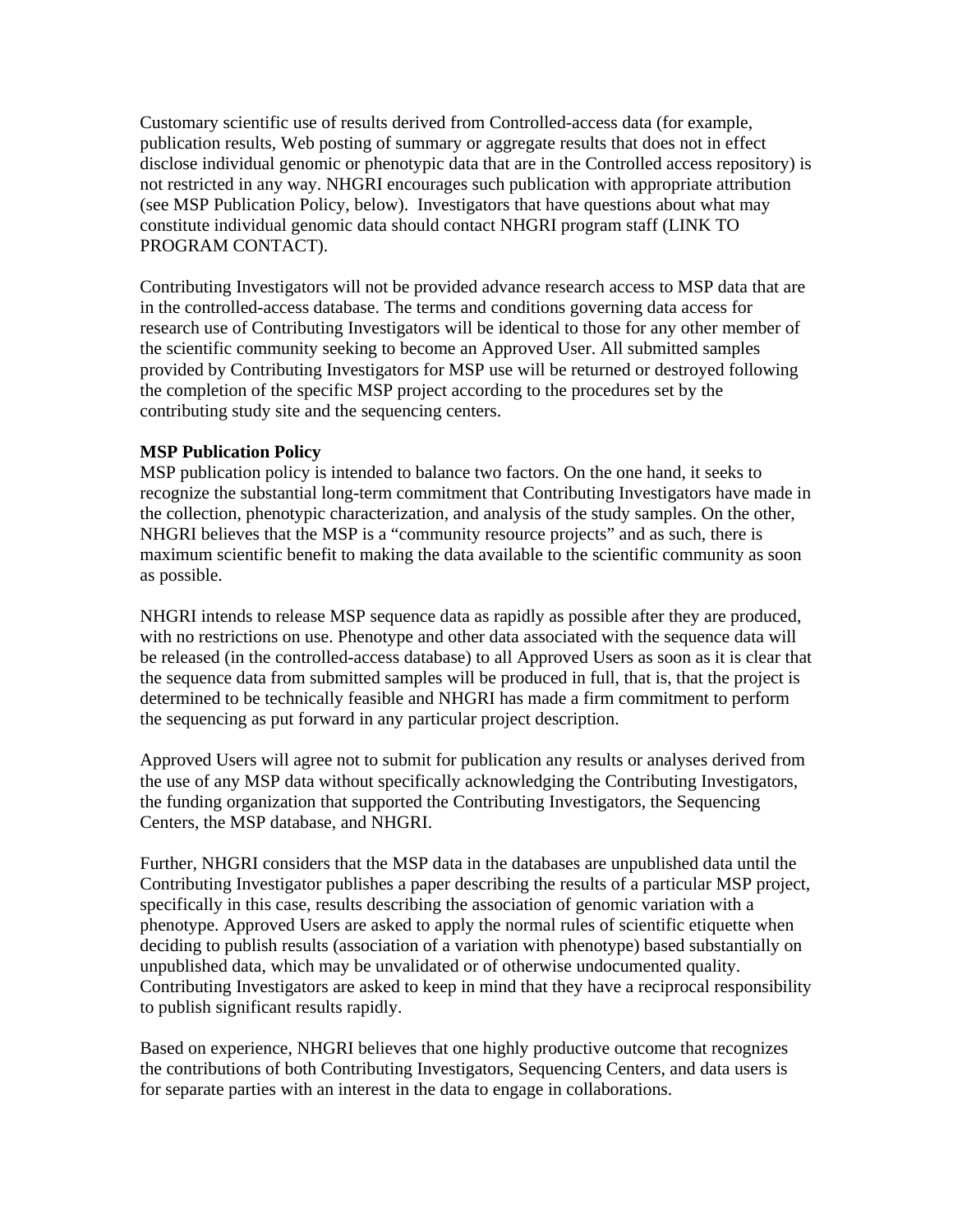## **MSP Intellectual Property Policy**

The goal of the MSP Intellectual Property (IP) Policy is to maximize the public benefit of research fostered by NHGRI to identify the genes and gene variants that contribute to diseases, as well as molecular targets useful in the prevention, diagnosis, and treatment of these diseases. It is the intent of NHGRI to promote broad freedom-to-operate for all users of MSP data by rapidly placing data in the public domain. Further, it is also the intent of NHGRI that the genotype-phenotype associations identified through the MSP remain in the public domain unencumbered by intellectual property claims. The NHGRI believes that this policy will avoid premature claims on pre-competitive information, while promoting opportunities to develop IP and file claims on downstream discoveries, which will be necessary to support full investment in products that the public needs.

To facilitate the goals for this IP Policy, the MSP database will provide rapid, no-cost, and complete release of all data for access by Approved Users. It is expected that MSP-supported data and conclusions derived therefrom will remain freely available, without requirement for licensing, for applications such as, but not necessarily limited to, the use of markers in developing assays and as guides toward identification of new drug targets, therapeutics and diagnostics. NHGRI encourages broad use of MSP data coupled with a responsible approach to management of intellectual property derived from downstream discoveries that are consistent both with the recommendations cited in NIH's Best Practices for the Licensing of Genomic Inventions and the NIH Research Tools Policy. ([http://www.genome.gov/15014882#8\)](http://www.genome.gov/15014882#8)

The filing of patent applications in a manner that might restrict use of MSP data could substantially diminish the value and public benefit provided by these community resources. Approved Users, including Contributing Investigators and their affiliated organizations, must acknowledge the MSP IP Policy, the goal of which is to sustain the public benefit of MSP by not pursuing intellectual property protections that would prevent or block access to, or use of, any element of MSP data, or conclusions drawn directly from those data.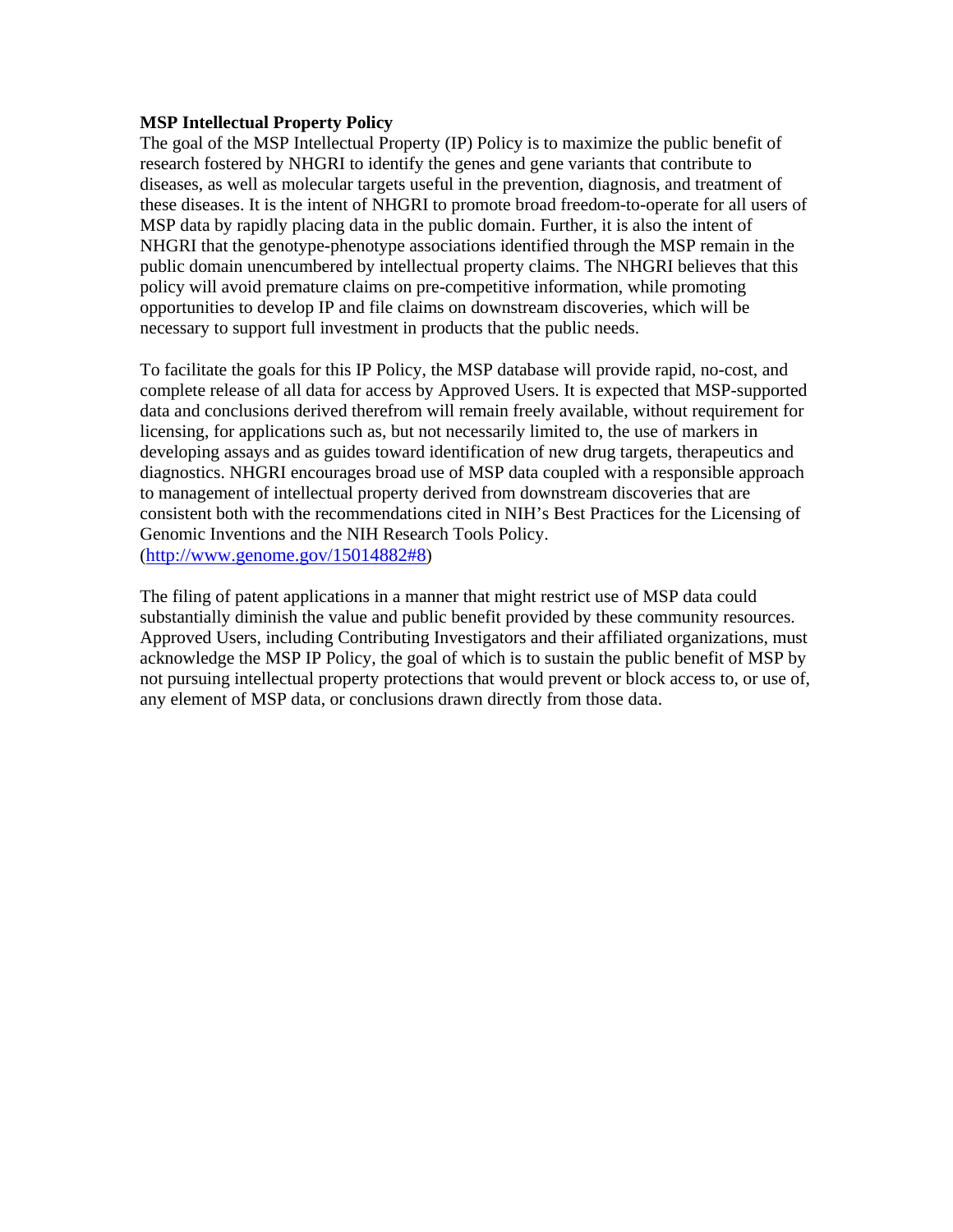# **Part 2: Research Participant Protections: Considerations and Conclusions**

# **Introduction**

The information below summarizes our considerations and key conclusions in four areas related to the protection of research participants: *Consent, Database Structure, Consideration of Human Subjects, and Return of Clinically Relevant Results.* This information is specifically intended to provide investigators and institutions with detailed background information as to how NHGRI made decisions regarding these important policy issues. NHGRI believes this background information is particularly important because of the significance of the topic, because the conclusions were the result of a deliberative process that revealed a range of well-considered opinions rather than absolute consensus, and because the conclusions and policies are open to change due to the nature of the program, related programs, and the state of the science.

The most difficult aspect of establishing a sound MSP policy was properly balancing the requirement to protect research participants with the importance to biomedical research of making MSP data available to a wide research community. During this process, NHGRI received advice from multiple sources, including advisors to NHGRI's Ethical, Legal and Social Implications (ELSI) research program, the Medical Sequencing Working Group, and the National Advisory Council for Human Genome Research (rosters for these groups are available at http://www.genome.gov/10000905). As may be expected, there was not unanimity of views with regard to many of the specific issues involved.

The policies on Research Participant Protections take into account all the advice accrued by NHGRI from its advisors, and all the policies established for the related programs mentioned above. The MSP policies, in some cases, place somewhat more emphasis on research participant protections based on the advice we received about the specific MSP programs. One result is that the MSP policies may be considered more stringent than current practice at many institutions, or than strictly called for in OHRP guidelines.

One very significant piece of advice that shaped these policies was that that information about research participants can not truly be considered to be anonymous if it includes significant amounts of genomic data, simply because those data have an increasing potential to be identifying as more human genomic (and other) information becomes widely available in the near future. As a corollary to that, these policies were developed with the understanding that the standards for appropriate use of genomic data are likely to evolve rapidly.

In addition, these policies were written from the point of view that, initially, most MSP projects will sequence existing sets of samples where consent did not anticipate broad data distribution. NHGRI expects that, over time, consent forms will begin to anticipate wide distribution of data, perhaps driven by MSP and other similar programs (e.g. GAIN). Accordingly, over time, as more samples become available where consent is consistent with broad distribution of data, it is likely that NHGRI will place more emphasis on those samples.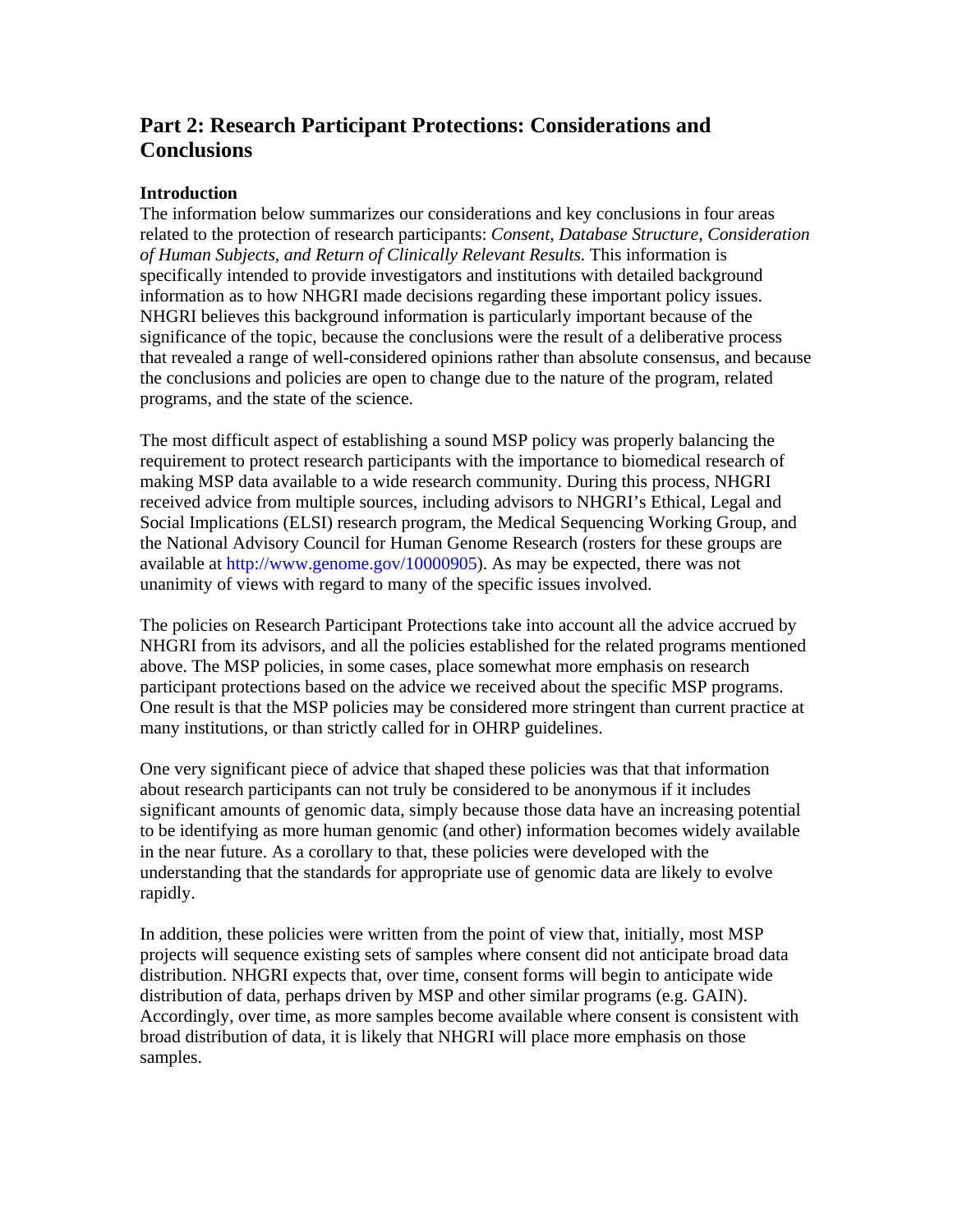In addition, NIH is embarking on a number of related programs, including GAIN (http://www.fnih.org/GAIN/GAIN\_home.shtml), the Genes and Environment Initiative (GEI, http://www.gei.nih.gov/index.asp), The Cancer Genome Atlas (http://cancergenome.nih.gov/index.asp), and the ongoing establishment of policy regarding Genome-Wide Association studies, or GWAS (http://grants.nih.gov/grants/guide/noticefiles/NOT-OD-06-071.html). Although related policies are still being developed for each of these programs, in developing the MSP policies, NHGRI attempted to take these other discussions into account in order to present as consistent a set of policies to the research community as possible.

As stated above, in no case is the NHGRI review of consent forms intended to substitute for the opinion of the Contributing Investigator's local institution and IRB which, in any event, are responsible for complying with all applicable federal, state, and local laws and regulations relevant to the submission of samples for the MSP. Specifically, NHGRI will not proceed with samples in cases where a local IRB believes it is not appropriate. In addition, NHGRI will request that the contributing investigator provide documentation that the local IRB is aware of the proposed use of the samples, by providing a certification from the institution, as described above. Such a certification will, in all but rare cases, be sufficient for samples to be used.

## **Informed Consent**

In the process of establishing MSP policies, NHGRI staff and advisors reviewed over 25 consent forms used by Contributing Investigators to obtain samples and data. (These Contributing Investigators were participating in a set of pilot efforts for the MSP.) This review led to a critical observation: consent forms for existing studies rarely contain adequate descriptions about the idea that genetic or genomic data could be shared widely, particularly on the internet, nor do they generally describe the risks associated with wide data sharing. In cases where consent forms do allow wide sharing, they often stipulate that the data can only be used for a specific research purpose (e.g., heart disease). Neither of these observations was consistent with NHGRI's desire to make MSP data widely available while maintaining sufficient participant protections.

Based on this, NHGRI believes that re-consent will always be preferable, if the original consent does not clearly allow wide data sharing, and for a variety of disorders. In cases where the consent is very clearly not consistent with wide data sharing, NHGRI will continue to recommend that the Contributing Investigator re-consent samples for MSP projects, and will over time encourage newly consented samples to include explicit consideration of wide data sharing and broad use.

However, with the benefit of nearly two years of experience with this policy, NHGRI together with its National Advisory Council has decided to moderate its approach somewhat. First, in order to be more consistent with NIH-wide GWAS policy, NHGRI will leave it almost entirely to the responsible institution and its IRB to determine whether the sharing of data as outlined herein is appropriate or not. In addition, NHGRI is able to accommodate use of samples that have restrictions on use, but in all cases we will prefer samples that have allow broad use.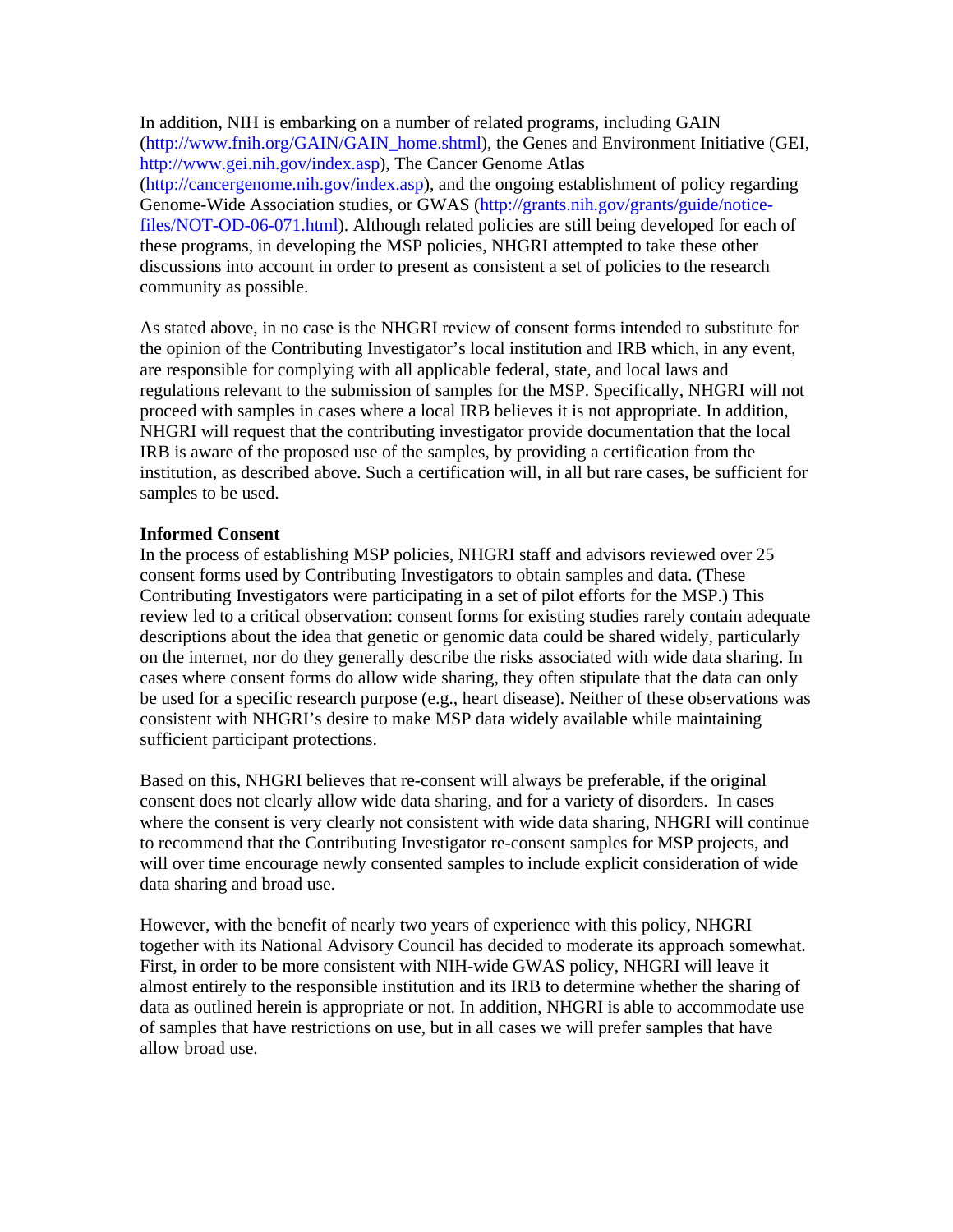Model language for new consents was developed in conjunction with staff and outside ELSI advice, and is available at

http://www.genome.gov/Pages/Research/SequenceMapsBAC/MedicalSequencing/MSPMode lLanguageforConsent.pdf. The main concepts that NHGRI has concluded should be included in any consent form/process (and agreed to by participants) for the MSP are:

• Voluntary agreement by the participant to donate a blood or other tissue sample to be used for this and other research projects. (The sample specifically would be used by the sequencing center to produce data.)

• Voluntary agreement by the participant to allow release of information from her/his medical records for this and other research projects. (Phenotype data would be included in the controlled access database.)

• Voluntary agreement by the participant to have his/her coded genetic information and coded medical information shared among researchers, ideally with specific reference to data being placed in databases on the Internet, as described in the *Storage and Release of Samples and Medical Information* section of this document. Understanding on the part of the participant that her/his coded genetic information and coded medical information in the Internet databases will be used in this and in other research projects.

• Understanding on the part of the participant that there is a risk that someone in the future might be able to use information in these databases to identify him/her or possibly his/her blood relative(s).

• Understanding on the part of the participant that data, once in the MSP database, cannot be withdrawn. (However, the participant can withdraw from the study to the extent that the Contributing Investigator can still control, e.g, samples, key codes, and local records can be destroyed.)

The exact wording to be used in the consent process will left up to investigators and their IRBs as long as the consent form contains all of the above concepts.

## **Anonymous samples**

In cases where samples have significant scientific importance or address compelling public health needs and re-consent is not feasible, it may be possible to proceed with samples that are fully anonymized, that is, not even the Contributing Investigator holds a key linking the samples to an individual participant. Each sample set represents a unique situation, so it is not possible to state all criteria under which anonymization would be considered. However, the cost of re-consent alone will not be considered as a sufficient reason. Rather, NHGRI will consider issues such as the practical ability of the participants to be re-contacted, and the likely rate of success in obtaining re-consent.

In situations where anonymization is being considered, NHGRI staff will still evaluate the consent forms for language that constitutes a direct commitment to the participants that cannot be maintained even with complete anonymization. For example, some consent forms promise the return of results, which is precluded by anonymization. Others state that the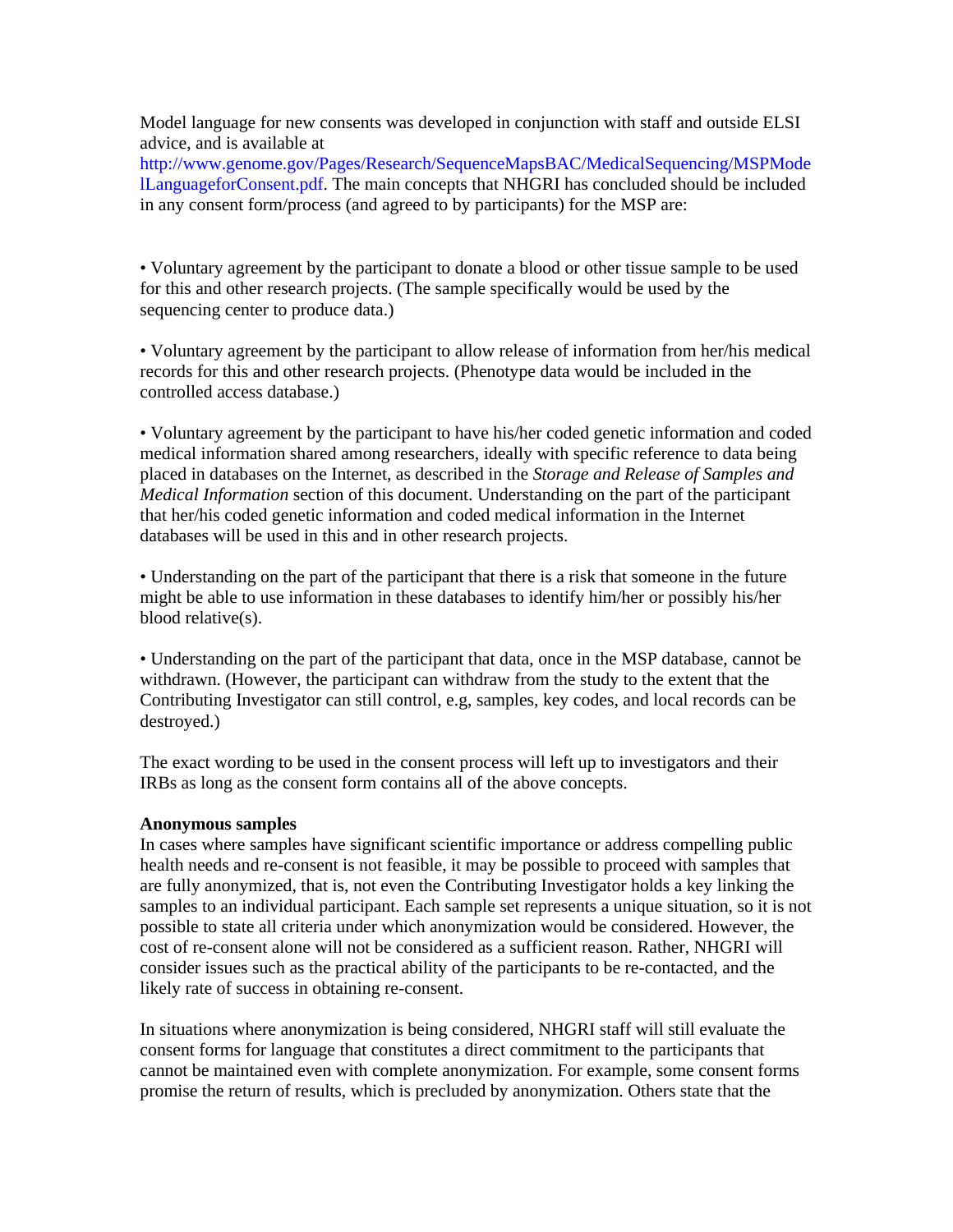results will only be used for a single disease study or type of disease, or that results will only be available to the Contributing Investigator, which is not possible with wide data distribution. However, samples with a consent that made no such direct commitments, but, for example, was mute on the idea that data would be distributed on the Web, may proceed with anonymization.

## **Samples from deceased individuals**

Samples from deceased individuals may be used in MSP projects without re-consent unless the original consent made a direct commitment not to use such samples in this way, e.g., a statement saying samples will not be used after the participant's death. NHGRI will review the original consent.

## **Database Structure**

To help ensure the protection of research participants in a manner consistent with consent forms, NHGRI decided that the MSP database must take steps to ensure that the deposited data cannot readily be used to identify research participants. Deposited data could include genome sequence, phenotype, demographic, and other data. In no case would MSP data include readily identifiable data such as name, address, social security numbers, contact information, or other HIPAA identifiers.

In addition, NHGRI decided that all samples would have to be coded as to how they were linked to a particular identified individual, and that only the Contributing Investigator could hold a key to that code. The Contributing Investigator is presumed to have had full IRB approval for the study under which samples were originally gathered (and must certify that approval to participate in an MSP program). Thus, neither the Sequencing Centers nor the Databases would know the identities of research participants.

However, it is possible that genomic information (DNA sequence) can potentially be identifying should a second sample from a research participant (or blood relative) be obtained and analyzed (as might happen in a forensic analysis). Although the risk of this occurring was judged to be slight at present, NHGRI and its advisors decided to apply a stricter procedure than is currently required by the NIH Office of Research Protections (OHRP) to deal with even this slight risk. See the section on Human Subjects below for more discussion. Thus, the MSP established a policy of requiring that MSP data be deposited in a two-tiered database, as described in Part 1 above.

# **"Human subjects" or not**

After considering the above issues, some have concluded that research using this dataset, from the point of view of a third party other than the Contributing Investigator accessing MSP data, does not involve human subjects. This conclusion is based on the Office of Human Research Protections' (OHRP) "Guidance on Research Involving Coded Private Information or Biological Specimens" published on August 10, 2004 which can be found at: http://www.hhs.gov/ohrp/humansubjects/guidance/cdebiol.pdf

# This guidance states:

*Under the definition of human subject at 45 CFR 46.102(f), obtaining identifiable private information or identifiable specimens for research purposes constitutes human subjects research. Obtaining means receiving or accessing identifiable private information or*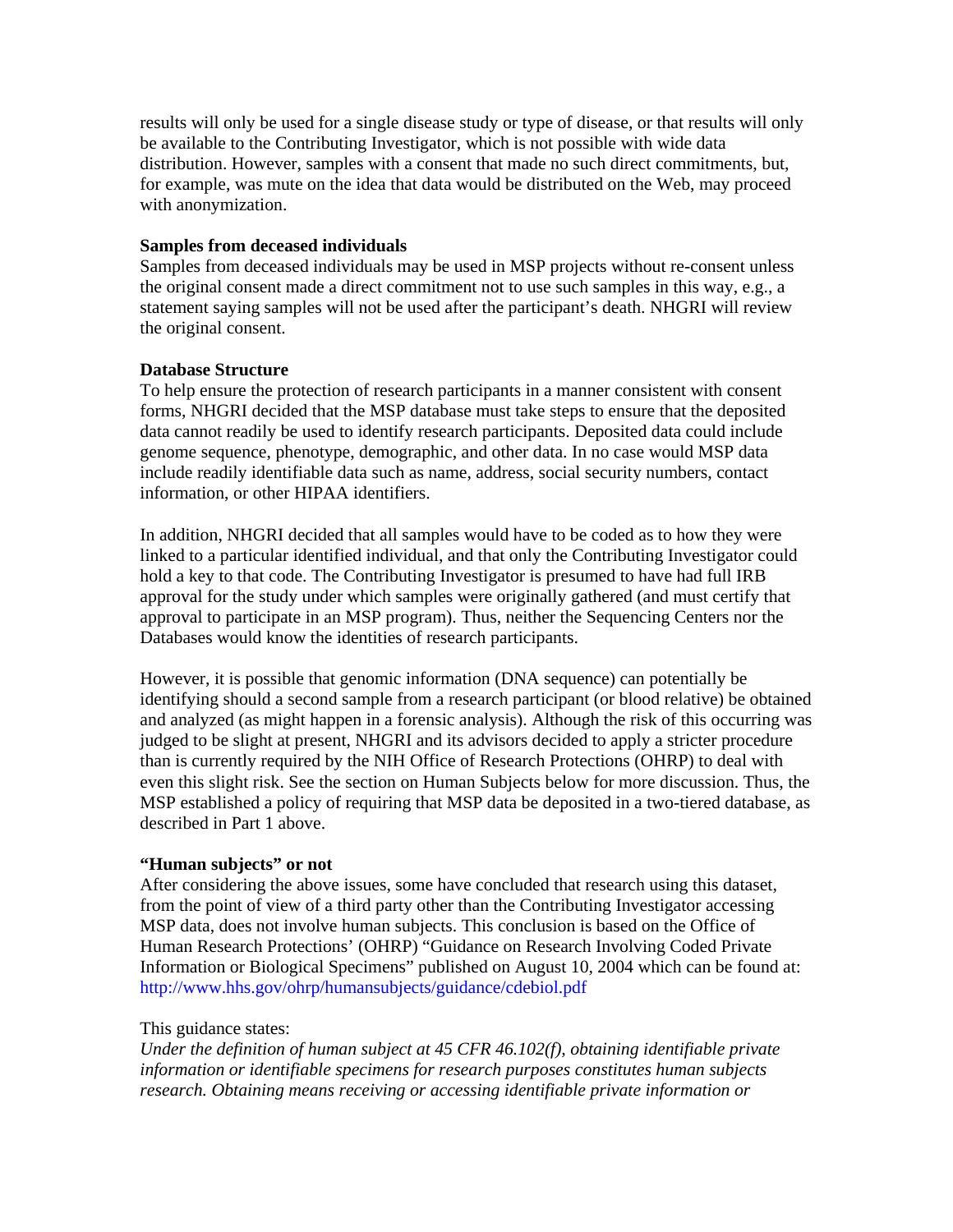*identifiable specimens for research purposes. OHRP interprets obtaining to include an investigator's use, study, or analysis for research purposes of identifiable private information or identifiable specimens already in the possession of the investigator.* 

*In general, OHRP considers private information or specimens to be individually identifiable as defined at 45 CFR 46.102(f) when they can be linked to specific individuals by the investigator(s) either directly or indirectly through coding systems.* 

*Conversely, OHRP considers private information or specimens not to be individually identifiable when they cannot be linked to specific individuals by the investigator(s) either directly or indirectly through coding systems. For example, OHRP does not consider research involving only coded private information or specimens to involve human subjects as defined under 45CFR46.102(f) if the following conditions are both met:* 

*(1) the private information or specimens were not collected specifically for the currently proposed research project through an interaction or intervention with living individuals; and (2) the investigator(s) cannot readily ascertain the identity of the individual(s) to whom the coded private information or specimens pertain because, for example:* 

*(a) the key to decipher the code is destroyed before the research begins; (b) the investigators and the holder of the key enter into an agreement prohibiting the release of the key to the investigators under any circumstances, until the individuals are deceased (note that the HHS regulations do not require the IRB to review and approve this agreement);* 

*(c) there are IRB-approved written policies and operating procedures for a repository or data management center that prohibit the release of the key to the investigators under any circumstances, until the individuals are deceased; or (d) there are other legal requirements prohibiting the release of the key to the investigators, until the individuals are deceased.* 

Others thought that the MSP policies should use a more stringent procedure for protection of participants than that called for in the OHRP guidance for one or more reasons, for example a belief that participants should be specifically consented for this type of research, the longstanding precedent that human subjects are involved when there is coded, but linkable, private information being made available, and unease as to whether sequence data can truly be considered to be not readily identifying data. Their conclusions were based on their interpretation of other OHRP guidances, including: Issues to Consider in the Research Use of Stored Data or Tissues published November 7, 1997 which can be found at: http://www.hhs.gov/ohrp/humansubjects/guidance/reposit.htm and OHRP Decision Charts of September 24, 2004, which can be found at: http://www.hhs.gov/ohrp/humansubjects/guidance/decisioncharts.htm

Because there was no consensus on this issue, we decided on a somewhat stricter policy than called for by the August 10 2004 OHRP guidance. Specifically, we require Institutions to make a determination, based on their own standards of research practice, whether research involving the de-identified, coded and potentially linkable information in the MSP dataset by Approved Users involves human subjects or not. We presume that this institutional determination will be made in consultation with the local Institutional Review Board (though that may not be absolutely required in all cases). If the conclusion is that there are human subjects, then the next question is whether the proposed research qualifies for Exemption #4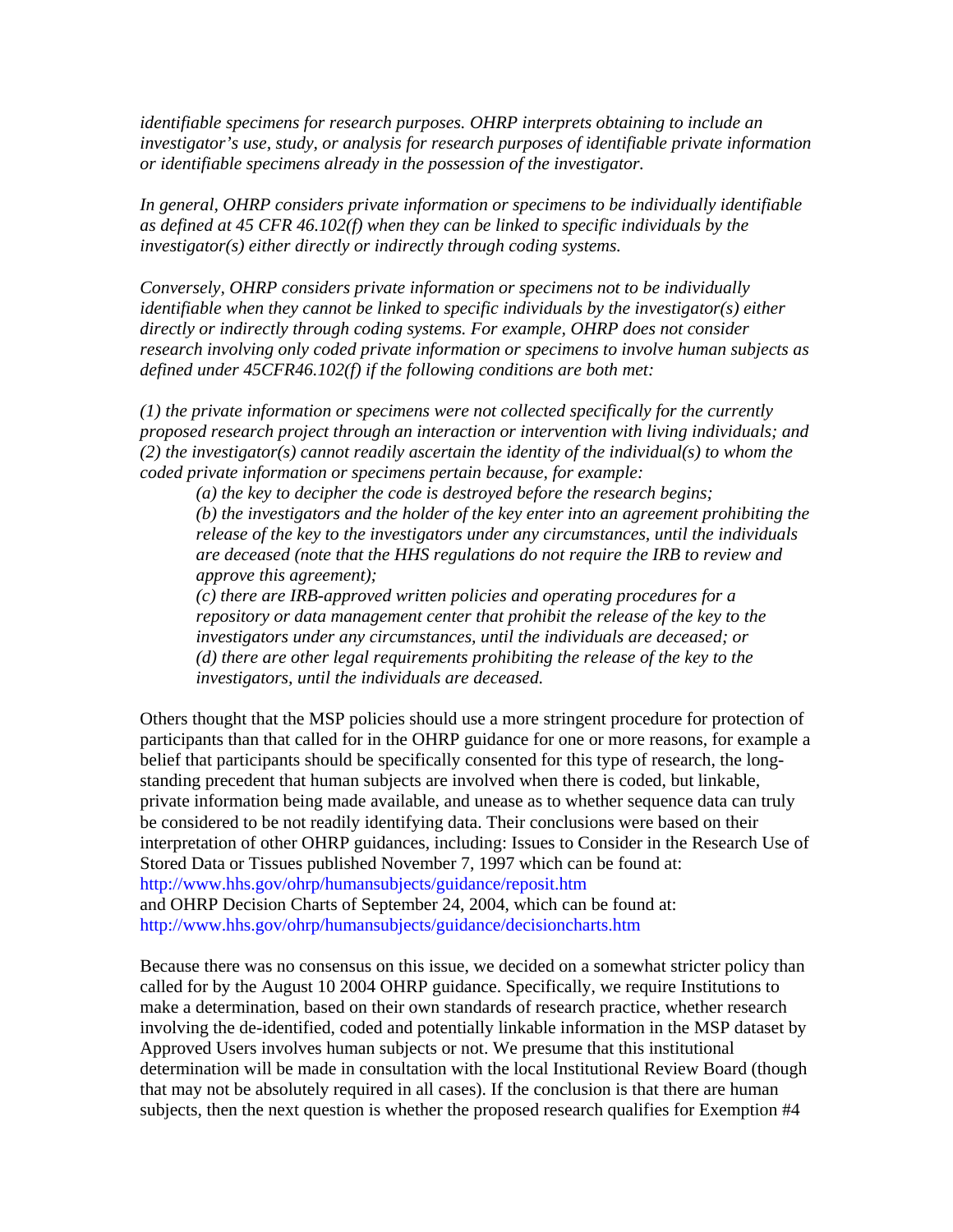(Research involving the collection or study of existing data, documents, records, pathological specimens, or diagnostic specimens, if these sources are publicly available or if the information is recorded by the investigator in such a manner that subjects cannot be identified, directly or through identifiers linked to the subjects) or whether a full IRB review is necessary.

## **Return of Clinically Relevant Research Results to Participants**

It is likely that some Contributing Investigators will want to disclose research results to participants; some have actually promised in their consent forms to do so. In other cases, whether results should be disclosed will be less clear. In still others, it may be more harmful to disclose than to remain silent.

Within the MSP, the decision about whether research results are returned to participants will be made by the Contributing Investigator in consultation with his/her IRB, taking into consideration what was promised in the consent process. The contributing investigator has sole ability to return results, and sole responsibility for delivering information about results to research participants, if she or he chooses to do so. In some MSP projects, data may be completely anonymized, precluding the ability to return results. The Contributing Investigator must consider that MSP data were not generated in CLIA-certified laboratories, and thus the Contributing Investigator will be responsible for ensuring that results are validated in a CLIA-certified facility before results are returned.

In cases where the Sequencing Centers or Approved Users of data find results that they believe have the potential to be clinically significant for an individual, they are encouraged to alert the Contributing Investigator to the results. However, they are not required to do so.

NHGRI has an interest in knowing what kinds of research results are coming out of the MSP and what kinds of decisions are being made by investigators and their IRBs about the return of results. Thus, the NHGRI will establish a Data Use Review Board (DURB) that will have expertise to analyze the results and make recommendations to NHGRI about whether the joint goals of participant protection and wide data usage are being achieved. Contributing Investigators (who will be required to become Approved Users to access controlled-access data) will be asked to provide NHGRI with information about the return of results in annual renewals of data access permissions.

# *Considerations*

The policy on whether to return potentially clinically significant results was challenging to formulate because of our basic lack of knowledge in many cases regarding the correlation of genetic variation with a particular disease, and variation between specific MSP projects and the study designs of Contributing Investigators. In developing this policy, potential Contributing Investigators and NHGRI advisors differed in their opinions and their desire to return results in studies that they personally lead. The consensus was that MSP policy should not make return of results mandatory, but neither should it be precluded.

In general, the duty to report findings increases in cases where the results of an MSP project find variations in an individual which have a high and/or well-defined probability to predict a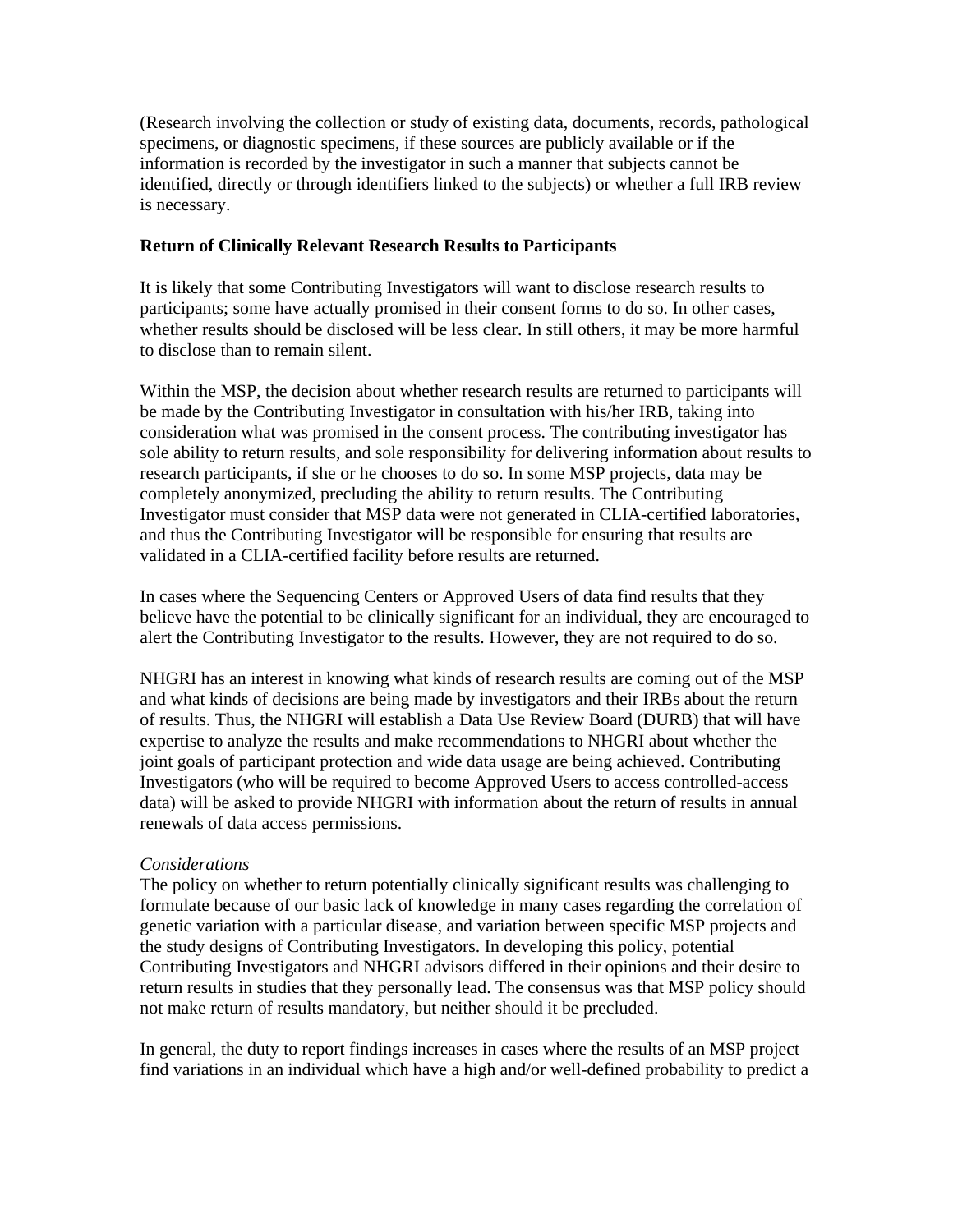serious disease, or if reported could lead to effective preventative measures or easily avoided risk factors.

There are multiple complicating factors in deciding whether to return results. There may be findings in which the implications of a variation are not clear, or not particularly serious. The evidence for clinical utility may be weak, but there may be some who believe participants have the right to know. Finally, there may be research results that should not be disclosed to research participants. This may include research findings which, while they may be of interest to researchers, have no relevance to research participants, such as information for which there is no analytic or clinical validity, no clear explanation of the meaning of the research results, and no evidence of harm if the information is not disclosed. Although family studies may not often be conducted as a part of medical sequencing, it would be our recommendation not to disclose the identification of misattributed paternity.

The Contributing Investigator is in the best, perhaps only, position to make the judgment on whether results should be returned. He or she will have the appropriate Human Subjects protections and IRB approvals in place, and will be most likely to be in a position to contact research participants, both because only she/he holds the key linking data to participant identity and because he/she may actually be in continuing contact with research participants. As noted above, the Contributing Investigator must ensure that results are validated in a CLIA-certified facility before reporting them to participants. NHGRI-funded sequencing centers are not CLIA-certified. The Sequencing Centers are engaged in basic discovery research. Thus neither they, nor NHGRI, can be held responsible for the quality and/or reliability of any individual variation that is discovered, or its ability to predict disease or any other phenotype.

## **Withdrawal**

Informed consent usually informs the participant that he/she has a right to withdraw from studies. The responsibility to comply with a request for withdrawal lies with the investigator(s) that collected the samples, and who maintains the list of links between sample data and individual participant. However, once data are published, this limits the practical ability for an investigator to withdraw data from a study.

Similarly, for NHGRI MSP, there are practical limits to the extent that a request for withdrawal can be complied with. Once data are in the MSP database and have been distributed to approved users, it may not be possible to fully ensure withdrawal of data. NHGRI will honor requests from Contributing Investigators to withdraw data sets from individuals from the next regularly updated version of the MSP database.

#### **Data Use Review Board**

NHGRI will establish a Data Use and Review Board (DURB) to help provide guidance about the four major issues discussed above. In particular, the DURB will provide comment to NHGRI regarding the appropriateness and effectiveness of its policies on protection of research participants on an ongoing basis. The DURB will have access to all data about reportable events as communicated by Approved Users of MSP data in regular reports. Duties of the DURB will include: